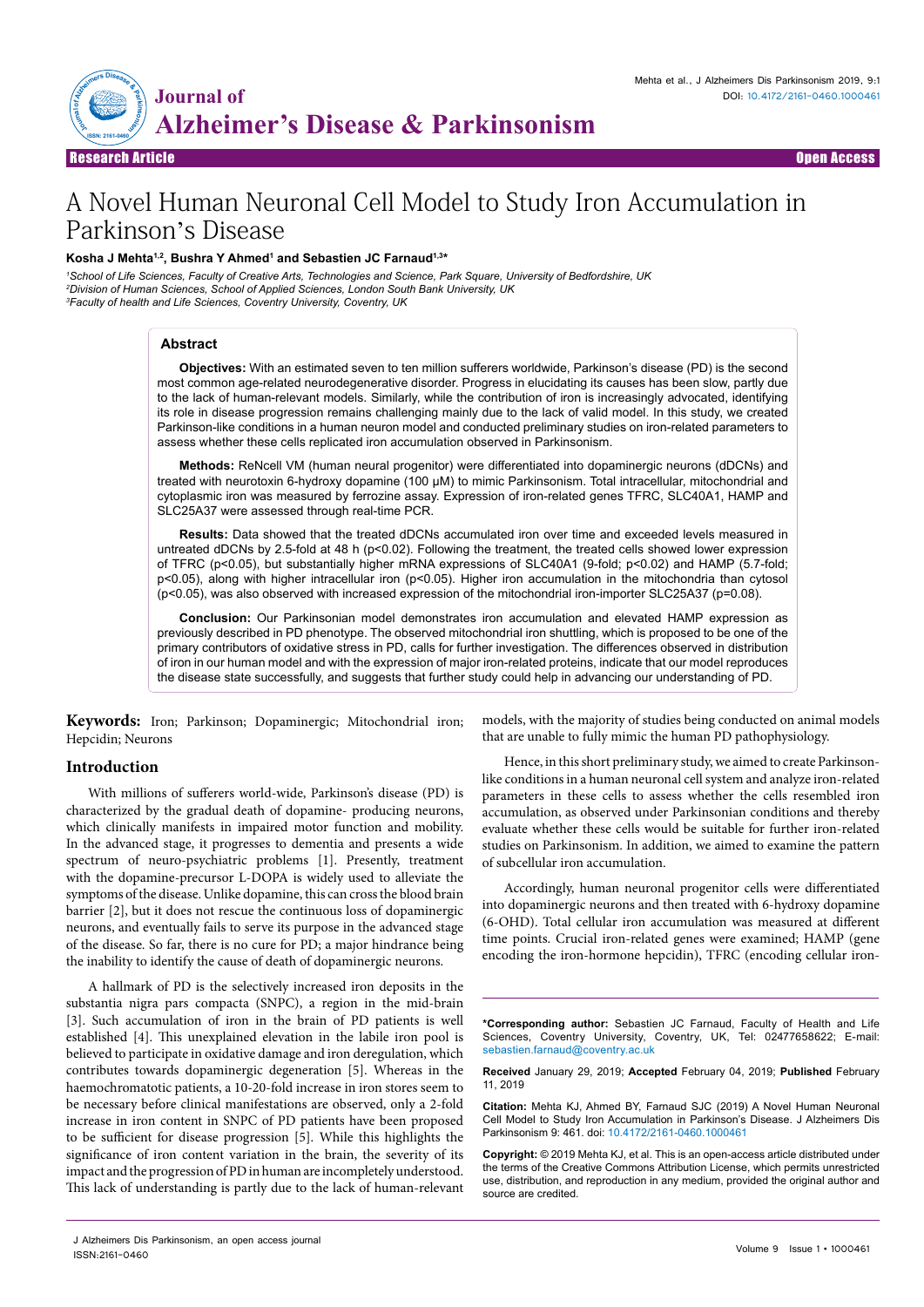uptake protein transferrin receptor 1), SLC40A1 (encoding cellular iron-exporter protein ferroportin) and SLC25A37 (mitochondrial ironimporter protein mitoferrin-1). The relative iron distribution in cytosol and mitochondria was assessed. Comparisons were drawn between differentiated dopaminergic neurons (untreated control) and 6-OHDtreated dopaminergic neurons.

# **Methods and Materials**

# **Cell culture**

ReNCell VM (Millipore, UK), the human neural progenitor cells were supplemented with 20 ng/ml epidermal growth factor (EGF) and 20 ng/ml basic fibroblast growth factor (bFGF) and maintained in serum-free ReN cell NSC maintenance medium (Millipore, UK).

#### **Treatments**

The cells were differentiated into dopaminergic neurons (dDCNs) (untreated control cells). Then, these cells were treated with 100 µM 6-OHD for 2 hours (h) to induce oxidative stress and create Parkinson-like conditions, as described previously [6]. After this, cell culture medium was replaced with fresh medium, and cells were either harvested immediately (0 h) or left in incubator at 37°C and harvested at different time intervals. These cells are referred as treated cells in this study. Mitochondrial and cytosolic fractions were isolated using mitochondrial isolation kit (Thermo Scientific, USA), as per manufacturer's instructions and as described previously [6]. Essentially, cells were collected and pelleted at 850 X g for 2 min. Reagent A was added to cells. Following incubation on ice for 2 minutes, reagent B and reagent C (1/100) were added and the samples were centrifuged at 700Xg for 10 min at 4°C. The supernatant was centrifuged again at 12,000Xg for 15 min at 4°C. This supernatant was the cytosol fraction. The pellet was treated with reagent C and centrifuged at 12,000Xg for 5 min. This was the mitochondrial fraction. To ensure the purity of cytosolic and mitochondrial fractions, western blot analyses using 50 microgram proteins isolated from control cytosolic and mitochondrial fractions were carried out as described previously [6]. The following specific marker antibodies were used: mouse monoclonal anti-actin (a cytosolic marker, 1: 1000; Abcam, Cambridge, UK) and rabbit monoclonal anti-cyto- chrome C (a mitochondrial marker, 1: 1000; Millipore).

## **Measurement of iron content**

Iron content was determined by the ferrozine assay and expressed as nmoles of iron per mg of protein quantified by the Bradford method, as previously performed [7-9]. The ferrozine assay can detect low amounts of ferrous and ferric iron from 2 to 300 µM [10]. It has been previously used by other groups to measure intracellular iron content in various cell types including cultured brain astrocytes [10] and HepG2 cells [11].

### **Gene expression analysis**

Primers (Invitrogen, UK) for gene expression analyses of HAMP, TFRC and SLC40A1 were as previous described [7]. Primers TAGCCAACGGGATAGCTGG (F) and GTGGTGTAGCTCCGGTAGAAG (R) were used to assess SLC25A37 expression (12). RNA extraction, cDNA preparation, real-time PCR and data analyses were conducted as previously described [7-9]. Essentially, RNA was extracted by using the TRI reagent (Sigma-Aldrich, UK), and cDNA was synthesised using QuantiTect reverse transcription kit (Qiagen, UK). Gene expression was analysed through real-time PCR by using Qiagen's Quantifast SYBR green kit in Rotor-gene Q machine (Qiagen, UK). Data was obtained and analysed by using Rotor-gene software series 1.7, and was expressed as fold expression change, inferred by 2-∆∆Ct.

# **Statistical Analyses**

Data analysis was performed using Student's T-test. The level of significance was set at p<0.05. Data was presented as mean  $\pm$  SEM.

# **Results**

# **Cells accumulated iron over time**

The control dDCNs (untreated cells) showed subtle iron accumulation up to 24 h and plateaued thereafter (Figure 1). The treated cells (cells treated with 100 µM 6-OHD for 2 h) gradually accumulated iron over time and exceeded levels in the control cells by approximately 1.8-fold (p<0.05) at 24 h and 2.5-fold (p<0.02) at 48 h (Figure 1). As the study involved assessing cellular iron accumulation, the concentration of iron in the maintenance medium was measured and determined as approximately 4 µM (supplementary Figure 1).

# **Low mRNA expression of iron-importer, and high expression of iron-exporter and iron-regulator**

The mRNA expression of major (iron-related genes following 2 h of 6-OHD treatment) was confirmed on 1% agarose gel (Figure 2A). Compared to the untreated control dDCNs, the treated cells showed significantly lower mRNA expression of the iron-importer gene TFRC (p<0.05), along with substantially higher expression of the iron-exporter gene SLC40A1 (9-fold, p<0.02) and iron-regulator gene HAMP (5.7fold, p<0.05) (Figure 2B).

#### **Cells accumulated iron in the mitochondria**

**The treated cells showed 2.1-fold (p<0.01) higher total cellular iron levels:** Than the control cells (Figure 3A). While the control cells showed no major difference in iron content between the mitochondria and the cytosol, the treated cells showed significantly higher levels of iron in the mitochondria than the cytosol  $(p<0.05)$ (Figure 3B). Moreover, expression of the mitochondrial ironimporter gene SLC25A37 was 3.5-fold (p=0.08) higher in the treated cells than untreated cells (Figure 3C).





Page 2 of 5

J Alzheimers Dis Parkinsonism, an open access journal ISSN:2161-0460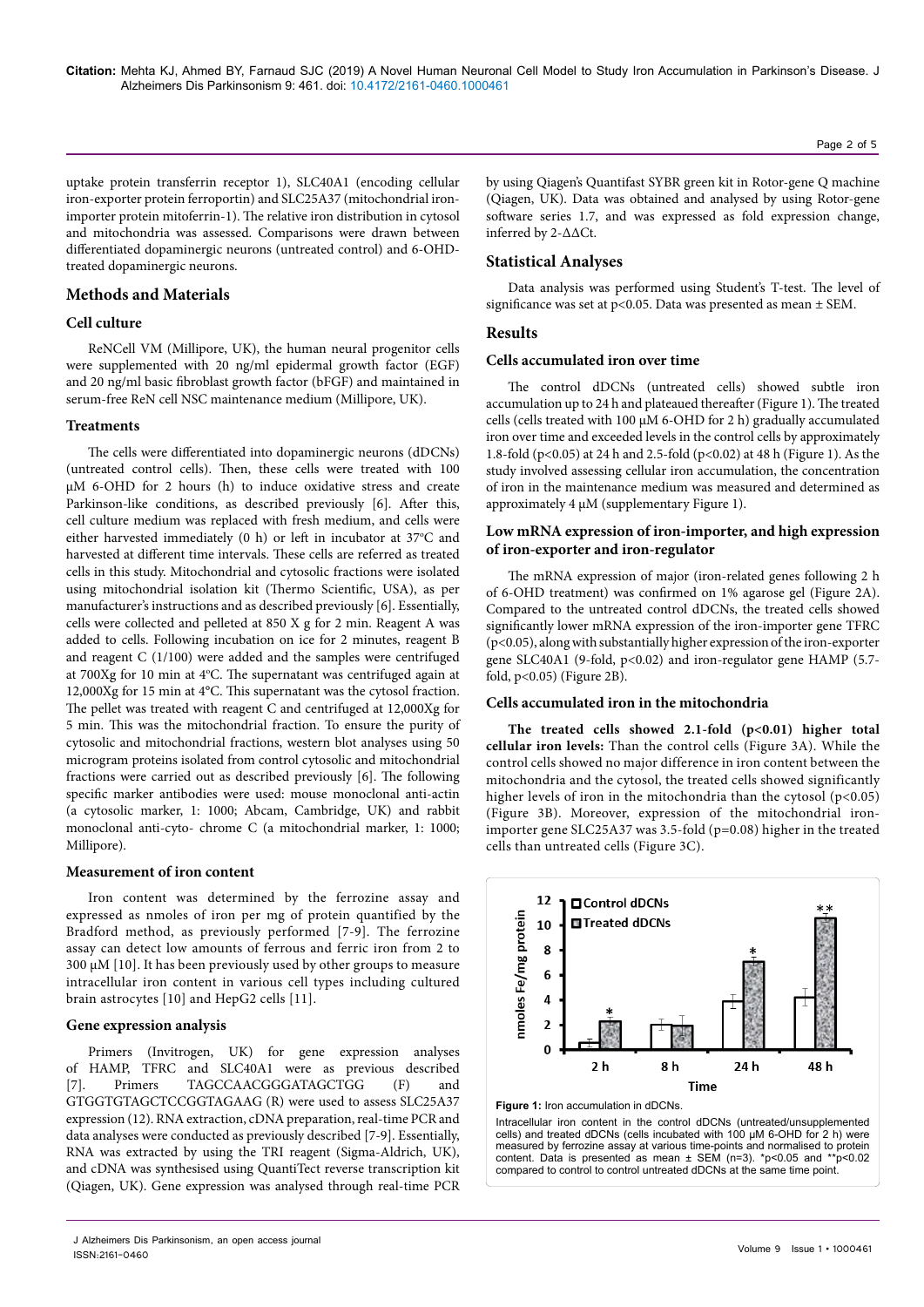**Citation:** Mehta KJ, Ahmed BY, Farnaud SJC (2019) A Novel Human Neuronal Cell Model to Study Iron Accumulation in Parkinson's Disease. J Alzheimers Dis Parkinsonism 9: 461. doi: 10.4172/2161-0460.1000461



(a) The mRNA expression of crucial iron-related genes TFRC, SLC40A1, HAMP and SLC25A37 along with GAPDH was examined in the dDCNs. Representative amplicons of cDNA probed with respective primers have been shown on 1% agarose gel. (b) Following 2 h of 6-OHD treatment to the dDCNs, the mRNA expression levels of these genes were assessed through real-time PCR and expressed relative to the untreated control dDCNs. Data is presented as mean ± SEM (n=3). \*p<0.05 and \*\*p<0.02 compared to control untreated dDCNs.



**Figure 3:** Total and mitochondrial iron levels in dDCNs.

Following 2 h of 6-OHD treatment to the dDCNs, several parameters were assessed.

(a) Total cellular iron levels were measured and compared to the untreated control dDCNs. (b) Cytosolic and mitochondrial fractions were assessed for intracellular distribution and levels in the mitochondria were expressed relative to that in cytosol. (c) The mRNA expression of SLC25A37, (encoding the mitochondrial iron-importer mitoferrin-1) in treated cells was expressed relative to the untreated control dDCNs. Data is presented as mean ± SEM (n=3). \*p<0.05 compared to control dDCNs, #p<0.05 compared to cytosolic iron content in treated cells and ~p=0.08 compared to control dDCNs.

# **Discussion**

Iron accumulation in the brain is common in several neurodegenerative diseases including Parkinson's disease [5,12,13]. Indeed, excess iron accelerates the Fenton reaction to generate noxious free radicals that cause cellular and tissue damage and thereby exacerbates disease pathology. However, iron regulation in the brain is poorly understood and whether increased brain iron is the cause or consequence of the pathology remains to be elucidated. In PD-related studies, the challenge arises particularly due to the lack of appropriate models that can accurately mimic human PD pathophysiology. Hence, this short preliminary study aimed to confirm iron accumulation in this human cell system of PD, so that future iron-related studies could be conducted using these cells to better understand human PD pathology.

Following the neurotoxin treatment on differentiated dopaminergic neurons, cellular iron accumulation was examined over time. In the treated cells, the gradual increase in iron accumulation over time (Figure 1) (1.8-fold and 2.5-fold higher than control cells at 24 h and 48 h, respectively) is physiologically relevant [5] and demonstrate cellular iron retention and reflect a typical PD phenotype. This suggests that these cells could be used in future iron-related studies to understand PD pathology. Notably, although, the iron concentration of the maintenance medium was only 4  $\mu$ M (Supplementary Figure 1), which is 2.5-fold lower than the serum iron concentration in human blood (10-30  $\mu$ M) [14], there was a substantial increase in intracellular iron accumulation in the treated cells (Figure 1). As the maintenance medium was devoid of both, serum and transferrin, transferrin-bound-iron uptake was improbable, suggesting that the iron uptake was probably due to nontransferrin bound iron (NTBI). Unlike the tightly regulated process of neuronal iron-uptake via transferrin [15], NTBI uptake is unregulated and leads to excess cellular iron deposition in several iron-related pathologies such as hereditary hemochromatosis [16]. In this study, indication of increased NTBI uptake in the treated cells suggests that under Parkinsonian conditions, the neurons may acquire the ability to uptake increased amount of NTBI, thereby enhancing oxidative stress, as observed in mice and rat neurons [17,18]. Nevertheless, it would be interesting to determine the rates of iron uptake by examining TFRC expression along with NTBI uptake and comparing between cells and between time points. In tandem with this, it would also be interesting to study the alterations in iron export genes and proteins. This is beyond the scope of this preliminary study and calls for further investigation.

We then examined the iron content and the expression of selected iron-related genes immediately following the neurotoxin treatment. In our knowledge, for the first time, we confirmed the mRNA expressions

J Alzheimers Dis Parkinsonism, an open access journal ISSN:2161-0460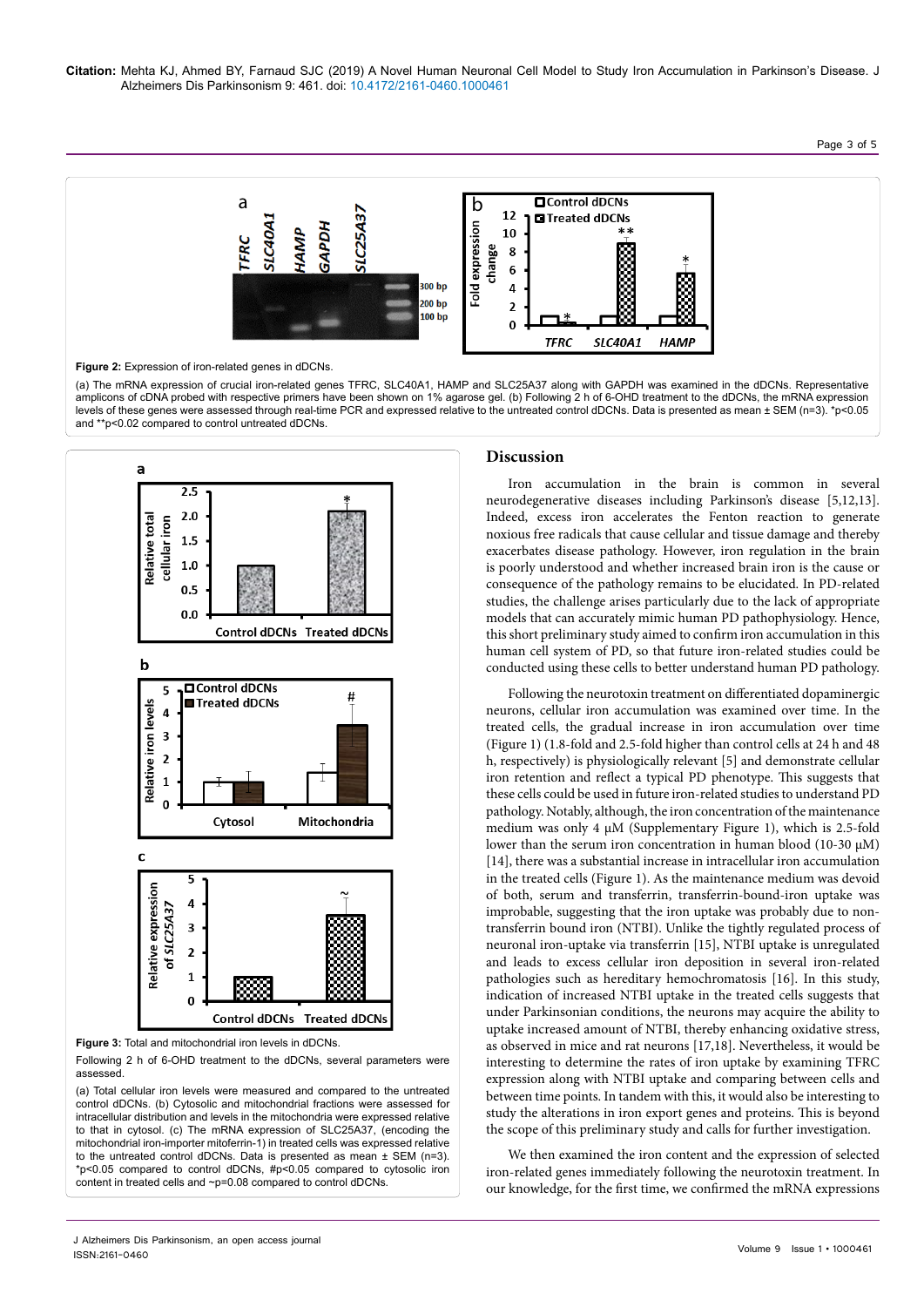of the iron-transporters TFRC, SLC40A1 and SLC25A37, and the iron-hormone HAMP in these cells (Figure 2A). Comparisons in gene expression were made between the untreated and treated cells (Figure 2B). Lower expression of the iron-importer gene TFRC, together with increased expression of the iron-exporter gene SLC40A1 is indicative of intracellular iron excess [19] (Figure 2B). The elevation in HAMP mRNA expression in the treated cells (Figure 2B) is in line with increased hepcidin expression observed in the ageing brain and in rat models [20]. Here, it could be due to elevated cellular iron levels (Figure 3A), as hepcidin is responsive to increased iron levels [21]. However, raised HAMP expression could also be due to inflammation from 6-OHD treatment, as hepcidin is also produced under inflammatory conditions [22]. Moreover, elevated hepcidin expression along with reduced TFRC expression (Figure 2B) in the initial stage could be a protective response against neuronal iron accumulation, as described by other groups [23]. Under physiological conditions, increased HAMP expression in the brain is highly probable due to either or both the aforementioned conditions because the PD patients demonstrate both, high iron deposition as well as inflammation [24].

Mitochondria are sites for redox reactions, haem biogenesis [25] and iron-sulphur clusters [26]. Thus, iron accumulation in this compartment is particularly prone to oxidative damage via Fenton's reaction [27]. Therefore, not only cellular iron acquisition but also the subsequent iron distribution into cellular organelles plays a significant role in disease pathology. In our cell system, cytosolic and mitochondrial fractions were examined. Data indicated iron accumulation in the mitochondria (Figure 3B), which was further supported by an increased expression of the mitochondrial iron-uptake gene SLC25A37 (Figure 3C). A similar iron distribution pattern could be expected in human PD, where increased mitochondrial iron uptake, may lead to overwhelming oxidative stress and exacerbate PD pathology. Our data and the resulting conclusion is in line with other studies which show that mitoferrin1- (encoded by SLC25A37) is capable of transporting iron into the mitochondria of nonerythroid cells [28]. Note that major iron elevations (iron loading) in the mitochondria, should not be expected as the cells were in maintenance medium without any additional supplementation of iron.

These preliminary studies should be followed by subsequent proteomic studies in these cells to examine levels of iron-transporters at various time points. Study of iron-importer protein and iron-shutting in the mitochondria should be prioritized.

# **Conclusion**

Increased iron content accelerates the pathological progression of several neurological conditions, where the exact role of iron remains unknown. Particularly with PD, the major obstacle is the lack of humanrelevant models that would accurately mimic human pathophysiology. Herein, 6-OHD-treated human dDCNs displayed Parkinsonian characteristics of gradual cellular iron accumulation over time and elevated HAMP expression. Also, the cells expressed other important iron-related genes such as the cellular iron-importer TFRC, cellular ironexporter SLC40A1 and mitochondrial iron-importer SLC25A37. Increased mitochondrial iron accumulation suggests further studies to clarify mitochondrial iron regulation in PD, as this could be the major cause of oxidative stress and consequent PD pathology. These exciting results suggest the suitability of this cell model for further iron-related studies on PD. Further studies will be very useful in elucidating PD mechanisms and will greatly aid in devising therapeutic strategies to halt and prevent the iron-induced oxidative damage in dopaminergic cells.

- 1. [Chinta SJ, Andersen JK \(2005\) Dopaminergic neurons. Int J Biochem Cell Biol](http://dx.doi.org/10.1016/j.biocel.2004.09.009)  [37: 942-946.](http://dx.doi.org/10.1016/j.biocel.2004.09.009)
- 2. [Jankovic J, Aguilar LG \(2008\) Current approaches to the treatment of](https://doi.org/10.2147/NDT.S2006)  [Parkinson's disease. Neuropsychiatr Dis Treat 4: 743-757.](https://doi.org/10.2147/NDT.S2006)
- 3. [Sofic E, Paulus W, Jellinger K, Riederer P, Youdim MB \(1991\) Selective](https://doi.org/10.1111/j.1471-4159.1991.tb02017.x)  [increase of iron in substantia nigra zona compacta of parkinsonian brains. J](https://doi.org/10.1111/j.1471-4159.1991.tb02017.x)  [Neurochem 56: 978-982.](https://doi.org/10.1111/j.1471-4159.1991.tb02017.x)
- 4. [Ostrerova-Golts N, Petrucelli L, Hardy J, Lee JM, Farer M, et al. \(2000\) The](http://www.jneurosci.org/content/20/16/6048.long)  [A53T alpha-synuclein mutation increases iron-dependent aggregation and](http://www.jneurosci.org/content/20/16/6048.long)  [toxicity. J Neurosci 20: 6048-6054.](http://www.jneurosci.org/content/20/16/6048.long)
- 5. [Crichton RR, Dexter DT, Ward RJ \(2011\) Brain iron metabolism and its](http://dx.doi.org/10.1007/s00702-010-0470-z)  [perturbation in neurological diseases. J Neural Transm \(Vienna\) 118: 301-314.](http://dx.doi.org/10.1007/s00702-010-0470-z)
- 6. [Ahmed BY, Husnain O, Stafford R, Howard M, Gujar AS, et al. \(2013\)](https://insights.ovid.com/pubmed?pmid=23921595)  [Hyperphosphorylation of CREB in human dopaminergic neurons: A kinetic](https://insights.ovid.com/pubmed?pmid=23921595)  [study of cellular distribution of total CREB and phospho-CREB following](https://insights.ovid.com/pubmed?pmid=23921595)  [oxidative stress. Neuroreport 24: 757-762.](https://insights.ovid.com/pubmed?pmid=23921595)
- 7. [Mehta K, Busbridge M, Renshaw D, Evans RW, Farnaud S, et al. \(2016\)](http://dx.doi.org/10.1016/j.bcmd.2016.06.008)  [Characterization of hepcidin response to holotransferrin in novel recombinant](http://dx.doi.org/10.1016/j.bcmd.2016.06.008)  [TfR1 HepG2 cells. Blood Cells Mol Dis 61: 37-45.](http://dx.doi.org/10.1016/j.bcmd.2016.06.008)
- 8. [Mehta K, Greenwell P, Renshaw D, Busbridge M, Garcia M, et al. \(2015\)](http://dx.doi.org/10.1016/j.bcmd.2015.05.002)  [Characterisation of hepcidin response to holotransferrin treatment in CHO](http://dx.doi.org/10.1016/j.bcmd.2015.05.002)  [TRVb-1 cells. Blood Cells Mol Dis 55: 110-118.](http://dx.doi.org/10.1016/j.bcmd.2015.05.002)
- 9. [Mehta KJ, Farnaud S, Patel VB \(2017\) HFE mRNA expression is responsive to](https://link.springer.com/article/10.1007%2Fs11033-017-4123-2)  [intracellular and extracellular iron loading: short communication. Mol Biol Rep](https://link.springer.com/article/10.1007%2Fs11033-017-4123-2)  [44: 399-403.](https://link.springer.com/article/10.1007%2Fs11033-017-4123-2)
- 10. [Riemer J, Hoepken HH, Czerwinska H, Robinson SR, Dringen R \(2004\)](http://dx.doi.org/10.1016/j.ab.2004.03.049)  [Colorimetric ferrozine-based assay for the quantitation of iron in cultured cells.](http://dx.doi.org/10.1016/j.ab.2004.03.049)  [Anal Biochem 331: 370-375.](http://dx.doi.org/10.1016/j.ab.2004.03.049)
- 11. [Huang X, Dai J, Fournier J, Ali AM, Zhang Q, et al. \(2002\) Ferrous ion](https://www.sciencedirect.com/science/article/pii/S0891584901007705?via%3Dihub)  [autoxidation and its chelation in iron-loaded human liver HepG2 cells. Free](https://www.sciencedirect.com/science/article/pii/S0891584901007705?via%3Dihub)  [Radic Biol Med 32: 84-92.](https://www.sciencedirect.com/science/article/pii/S0891584901007705?via%3Dihub)
- 12. [Hung HI, Schwartz JM, Maldonado EN, Lemasters JJ, Nieminen AL \(2013\)](https://doi.org/10.1074/jbc.M112.422667)  [Mitoferrin-2-dependent mitochondrial iron uptake sensitizes human head and](https://doi.org/10.1074/jbc.M112.422667)  [neck squamous carcinoma cells to photodynamic therapy. J Biol Chem 288:](https://doi.org/10.1074/jbc.M112.422667)  [677-686.](https://doi.org/10.1074/jbc.M112.422667)
- 13. [Oakley AE, Collingwood JF, Dobson J, Love G, Perrott HR, et al. \(2007\)](https://doi.org/10.1212/01.wnl.0000262033.01945.9a)  [Individual dopaminergic neurons show raised iron levels in Parkinson disease.](https://doi.org/10.1212/01.wnl.0000262033.01945.9a)  [Neurology 68: 1820-1825.](https://doi.org/10.1212/01.wnl.0000262033.01945.9a)
- 14. [Cook JD, Flowers CH, Skikne BS \(2003\) The quantitative assessment of body](http://dx.doi.org/10.1182/blood-2002-10-3071)  [iron. Blood 101: 3359-3364.](http://dx.doi.org/10.1182/blood-2002-10-3071)
- 15. [Connor JR, Menzies SL \(1995\) Cellular management of iron in the brain. J](https://linkinghub.elsevier.com/retrieve/pii/0022510X9500206H)  [Neurol Sci 134 Suppl: 33-44.](https://linkinghub.elsevier.com/retrieve/pii/0022510X9500206H)
- 16. [Pietrangelo A \(2010\) Hereditary hemochromatosis: Pathogenesis, diagnosis,](https://doi.org/10.1053/j.gastro.2010.06.013)  [and treatment. Gastroenterology 139: 393-408.](https://doi.org/10.1053/j.gastro.2010.06.013)
- 17. [Garrido-Gil P, Rodriguez-Pallares J, Dominguez-Meijide A, Guerra MJ,](http://dx.doi.org/10.1016/j.expneurol.2013.10.013)  [Labandeira-Garcia JL \(2013\) Brain angiotensin regulates iron homeostasis in](http://dx.doi.org/10.1016/j.expneurol.2013.10.013)  [dopaminergic neurons and microglial cells. Exp Neurol 250: 384-396.](http://dx.doi.org/10.1016/j.expneurol.2013.10.013)
- 18. [Bishop GM, Dang TN, Dringen R, Robinson SR \(2011\) Accumulation of non](http://dx.doi.org/10.1007/s12640-010-9195-x)[transferrin-bound iron by neurons, astrocytes, and microglia. Neurotox Res 19:](http://dx.doi.org/10.1007/s12640-010-9195-x)  [443-451.](http://dx.doi.org/10.1007/s12640-010-9195-x)
- 19. [Muckenthaler MU, Galy B, Hentze MW \(2008\) Systemic iron homeostasis](http://dx.doi.org/10.1146/annurev.nutr.28.061807.155521)  [and the iron-responsive element/iron-regulatory protein \(IRE/IRP\) regulatory](http://dx.doi.org/10.1146/annurev.nutr.28.061807.155521)  [network. Annu Rev Nutr 28: 197-213.](http://dx.doi.org/10.1146/annurev.nutr.28.061807.155521)
- 20. [Vela D \(2018\) Hepcidin, an emerging and important player in brain iron](https://doi.org/10.1186/s12967-018-1399-5)  [homeostasis. J Transl Med 16: 25.](https://doi.org/10.1186/s12967-018-1399-5)
- 21. [Pigeon C, Ilyin G, Courselaud B, Leroyer P, Turlin B, et al. \(2001\) A new mouse](https://doi.org/10.1074/jbc.M008923200)  [liver-specific gene, encoding a protein homologous to human antimicrobial](https://doi.org/10.1074/jbc.M008923200)  [peptide hepcidin, is overexpressed during iron overload. J Biol Chem 276:](https://doi.org/10.1074/jbc.M008923200)  [7811-7819.](https://doi.org/10.1074/jbc.M008923200)
- 22. [Nemeth E, Valore EV, Territo M, Schiller G, Lichtenstein A, et al. \(2003\)](http://dx.doi.org/10.1182/blood-2002-10-3235)  [Hepcidin, a putative mediator of anemia of inflammation, is a type II acute](http://dx.doi.org/10.1182/blood-2002-10-3235)[phase protein. Blood 101: 2461-2463.](http://dx.doi.org/10.1182/blood-2002-10-3235)

J Alzheimers Dis Parkinsonism, an open access journal ISSN:2161-0460

**References**